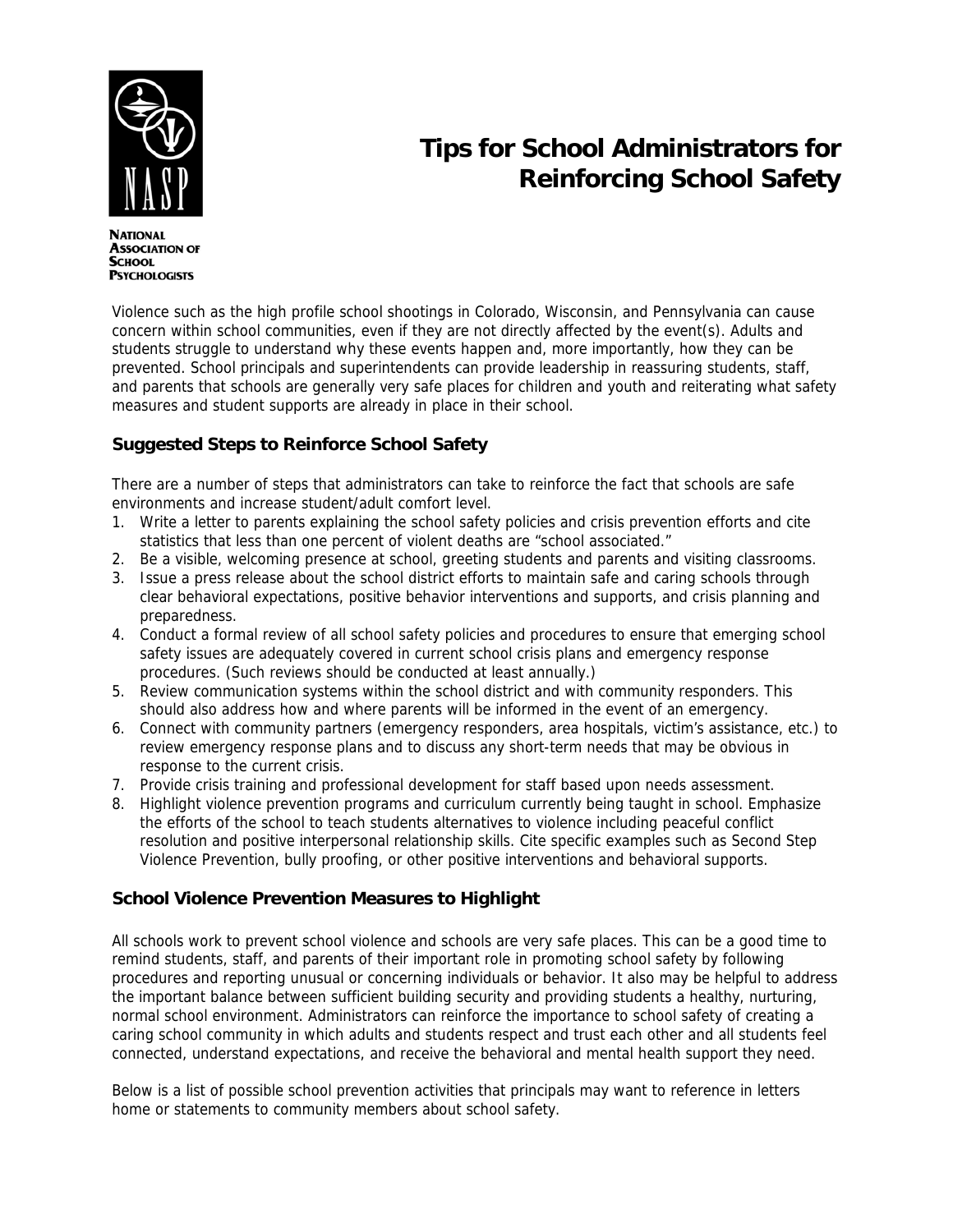- 1. Limited access to school building (designated entrance with all other access points locked from the exterior).
- 2. Monitoring of the school parking lot (parking lot monitors who oversee, people entering and leaving the campus).
- 3. Monitoring and supervision of student common areas such as hallways, cafeterias, and playgrounds.
- 4. School-community partnerships to enhance safety measures for students beyond school property (Block Parents, police surveillance, Community Watch programs).
- 5. Presence of school resource officers, local police partnerships, or security guards.
- 6. Monitoring of school guests (report to main office, sign in, wear badges, report unfamiliar people to school office).
- 7. Crisis plans and preparedness training (building level teams; regular review of plans and simulation drills; training teachers and other staff in how to respond to students' questions, crisis awareness).
- 8. Creating a safe, supportive school climate that provides school-wide behavioral expectations, caring school climate programs, positive interventions and supports, psychological and counseling services, and violence prevention programs (bully-proofing, social skill development, conflict mediation).
- 9. Encourage students to take responsibility for their part in maintaining safe school environments, including student participation in safety planning. They, better than adults, know the hidden or less trafficked areas of the school that are more likely to be dangerous.
- 10. Promote compliance with school rules, reporting potential problems to school officials, and resisting peer pressure to act irresponsibly.
- 11. Anonymous reporting systems (student hot lines, "suggestion" boxes, "tell an adult" campaigns).
- 12. Threat assessment and risk-assessment procedures and teams for conducting the assessments.
- 13. School preparedness drills (intruder alerts, weather and fire).
- 14. Citing school safety incident data. Recent trends have found that school violence nationwide is declining. Many school districts have local data that support this trend. When possible, citing local data helps families and students feel more at ease.
- 15. Presence of security systems (metal detectors, video monitoring, exit door alarm systems).

## **What to Say to Students**

Information for students should be based entirely on their need, developmental age, and relationship/proximity to the event. The goal is to reassure students that although there is always a possibility of violence occurring in a school, the probability of a school experiencing a high profile violent act is extremely low. Following are some suggested general key points that can be adapted to your school(s). See developmental guidelines below.

### **General Points/Key Messages**

- Schools are safe places. Our school staff works with your parents and public safety providers (local police and fire departments, emergency responders, hospitals, etc.) to keep you safe.
- Our building is safe because….
- We all play a role in the school safety. Be observant and let an adult know if you see or hear something that makes you feel uncomfortable, nervous or frightened.
- There is a difference between reporting, tattling or gossiping. You can provide important information that may prevent harm either directly or anonymously by telling a trusted adult what you know or hear.
- Although there is no absolute guarantee that something bad will never happen, it is important to understand the difference between the **possibility** of something happening and **probability** that it will affect you (our school community).
- Senseless violence is hard for everyone to understand. Doing things that you enjoy, sticking to your normal routine, and being with friends and family help make us feel better and keep us from worrying about the event.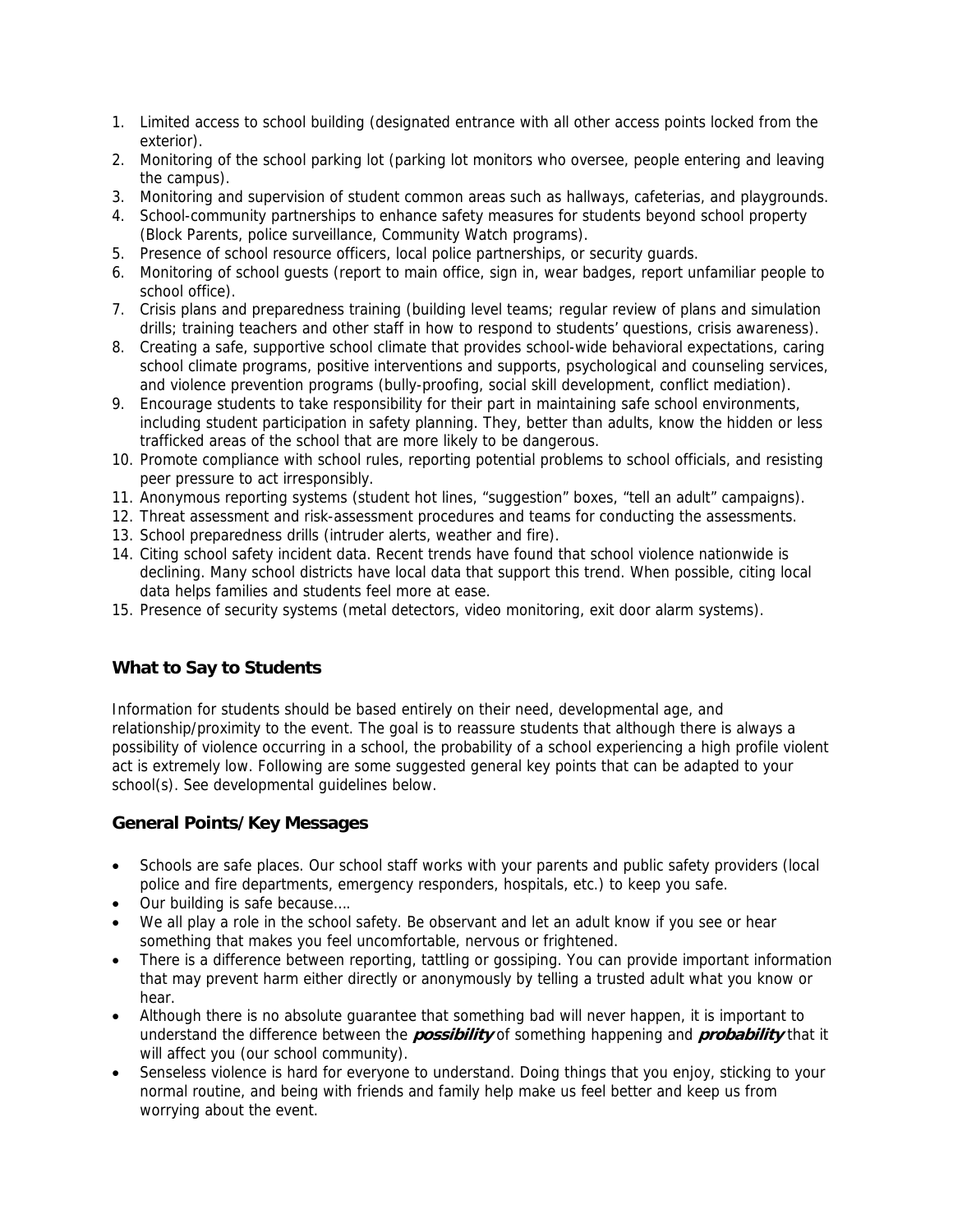- Sometimes people do bad things that hurt others. They may be unable to handle their anger, under the influence of drugs or alcohol, or suffering from mental illness. Adults (parents, teachers, police officers, doctors, faith leaders) work very hard to get those people help and keep them from hurting others. It is important for all of us to know how to get help if we feel really upset or angry and to stay away from drugs and alcohol.
- Stay away from guns and other weapons. Tell an adult if you know someone has a gun. Access to guns is one of the leading risk factors for deadly violence.
- Violence is never a solution to personal problems. Students can be part of the positive solution by participating in anti-violence programs at school, learning conflict mediation skills, and seeking help from an adult if they or a peer is struggling with anger, depression, or other emotions they cannot control.
- **For Parents:** Open communication between home and school is critical to the safety and well-being of our students and your children. Let us know if you have a concern or question about school policies or your child's safety. Know if your child's friends have access to guns. Keep any guns in your house locked up and away from children of all ages.

#### **Helpful Guidelines to Keep in Mind**

1. **Any conversation with a student must be developmentally appropriate**.

**Young children** are not able to process the complexities of violence in the same way that adolescents and young adults are prepared to discuss the issue. Young children often gauge how threatening an event is by adult reactions (i.e., if caregivers act scared and frightened, young children will view the event as scary and frightening). They may be confused by what they hear and may have basic fear responses such as bad dreams, resistance to separate from their parent, and/or crying and clinginess. They respond well to basic assurances by adults and simple examples of school safety like reminding children about exterior doors being locked, child monitoring efforts on the playground, and emergency drills practiced during the school day.

**Older children and teenagers** may have more information about an event as they are commonly able to access information independent of adults via the Internet and television. For these youth, it is important to discuss issues openly emphasizing the efforts of school and community leaders to provide safe schools. It is also important to emphasize the role that students have in maintaining safe schools by following school safety guidelines (e.g. not providing building access to strangers, reporting strangers on campus, reporting threats to the school safety made by students or community members, etc.), communicating any personal safety concerns to school administrators, and accessing support for emotional needs.

- 2. **Communicate to parents about the conversations that school personnel have had with students.** Schools need to keep parents informed about how they are responding to student questions and any type of support that has been made available for students struggling with the crisis. Copies of announcements or formal statements should be available to parents. Additionally, if teachers working with older students choose to have classroom discussions about the event linked to their instructional activities, parents should be made aware of these activities and any suggestions for following up at home should be offered.
- 3. **Provide parents (and teachers) with guidelines for talking with children about violence.**  Encourage parents to talk with their children and validate their feelings. They should children's questions guide what and how much information to provide, be open to opportunities to talk when children are ready, honest about their own feelings related to violence, and emphasize the positive things that child/family/school can do to stay safe. They should be aware of signs that their child might be in distress, e.g., changes in behavior, anxiety, sleep problems, acting out, problems at school or with academic work. Remind parents and teachers to be conscious of media exposure and what they say about the event. Limit television viewing, (be aware if the television is on in common